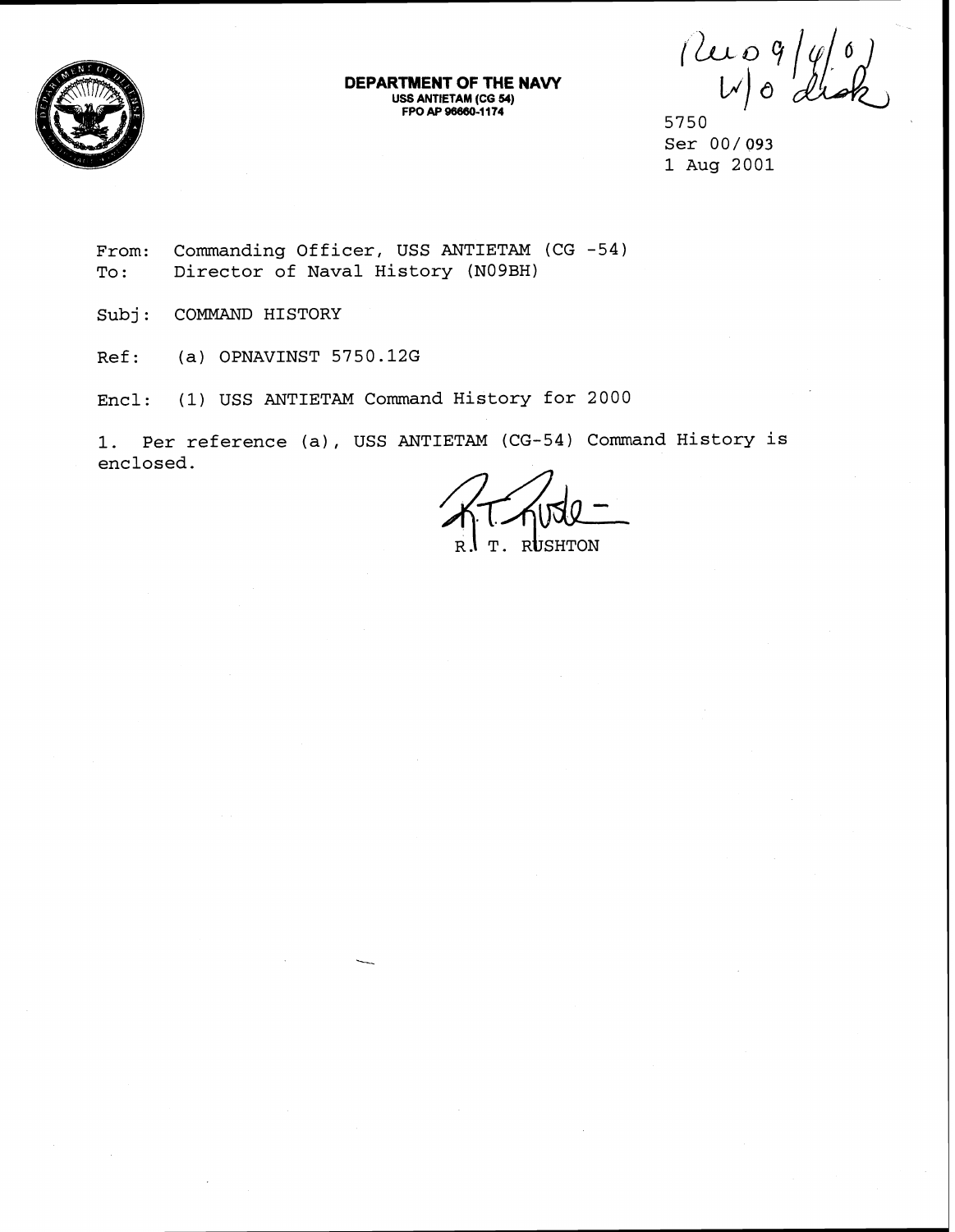# **Command History**

# **USS ANTIETAM (CG-54)**

## **2000**

- **Section 1.** Command Composition and Organization
- **Section 2.** Chronology

 $\sim$ 

- **Section 3.** Narrative
- **Section 4.** Supporting Documents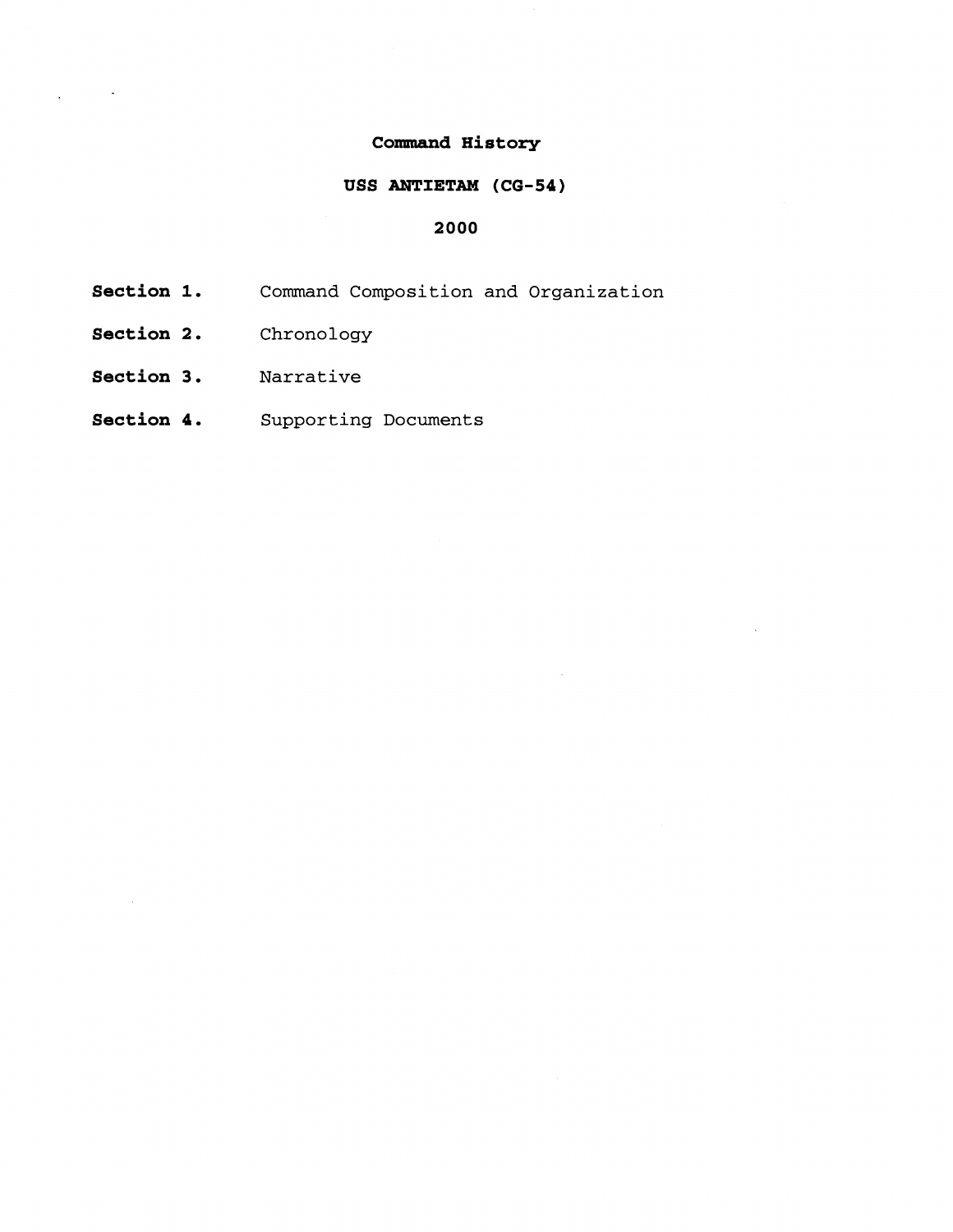**1. Command Cmosition and Organization:** As of **31** December 2000

**MISSION:** AIR WARFARE SURFACE WARFARE UNDERSEA WARFARE STRIKE WARFARE

**Organizational Structure:** Commander Carrier Group THREE

#### **COMMANDING OFFICER**

CAPT Leo J. Quilici, I1

## **Executive Officer**

LCDR Brian **A.** Solo LCDR Marc H. Dalton

| Combat Systems Officer<br>LCDR                                  |
|-----------------------------------------------------------------|
| <b>Engineering Officer</b><br>LCDR<br>LCDR                      |
| Operations Officer<br>LCDR<br>LCDR                              |
| Supply Officer<br><b>LCDR</b><br>LCDR                           |
| <b>Weapons Officer</b><br>LT                                    |
| Homeport: San Diego, CA                                         |
| Aircraft Assigned: HSL 47 Saberhawks<br>Officer in Charge: LCDR |

Aircraft: Two SH-GOB Seahawk Helicopters

 $\bar{a}$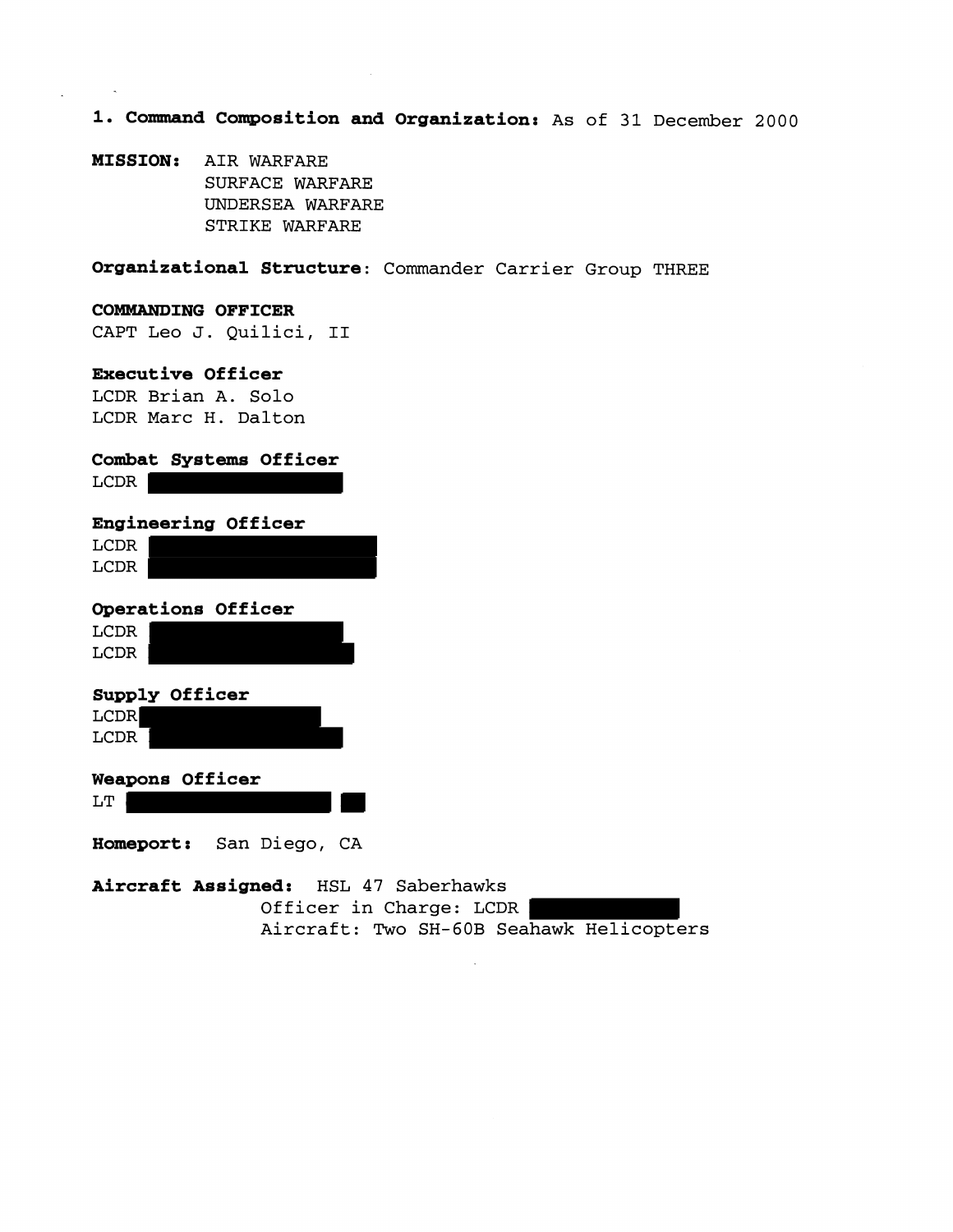# **Engineering Department**

| MP Division: |  | Main Propulsion- LTJG      |
|--------------|--|----------------------------|
| MP1:         |  | Main Propulsion 1- ENS     |
| MP2:         |  | Main Propulsion 2- ENS     |
|              |  | ENS                        |
| EA Division: |  | Auxilaries- ENS            |
| EE Division: |  | Electrical- LTJG           |
|              |  | ENS                        |
| ER Division: |  | Repair/Damage Control- ENS |

# **Operations Department**

| OC Division: | Communications- ENS             |
|--------------|---------------------------------|
| OD Division: | Deck- LTJG                      |
|              | ENS                             |
| OE Division: | Electronic Warfare/Crypto- CW02 |
|              | CWO2                            |
| OI Division: | Combat Information Center- ENS  |

#### **Combat System Department**

| CA Division: | Undersea Warfare Division- ENS |
|--------------|--------------------------------|
| CE Division: | Electronic Repair- CW02        |
| CG Division: | Gunnery- ENS                   |
| CM Division: | Fire Control- LT               |
| CS Division: | Systems Division- ENS          |
| CT Division: | Tomahawk- ENS                  |

# **Supply Department**

| S-1 Division: | Supply Parts- LTJG |  |
|---------------|--------------------|--|
| S-2 Division: | Food Service- LTJG |  |
| S-3 Division: | Ship's Store- LTJG |  |
| S-4 Division: | Disbursing- LTJG   |  |

# **Navigatian/Administration Department**

| NX Division: |  | Navigation/Administration- LT |      |  |
|--------------|--|-------------------------------|------|--|
|              |  |                               | LTJG |  |
| Chaplain: LT |  |                               |      |  |

# **1. Chronology:**

Holiday leave and upkeep period: 1 January - 7 January 2000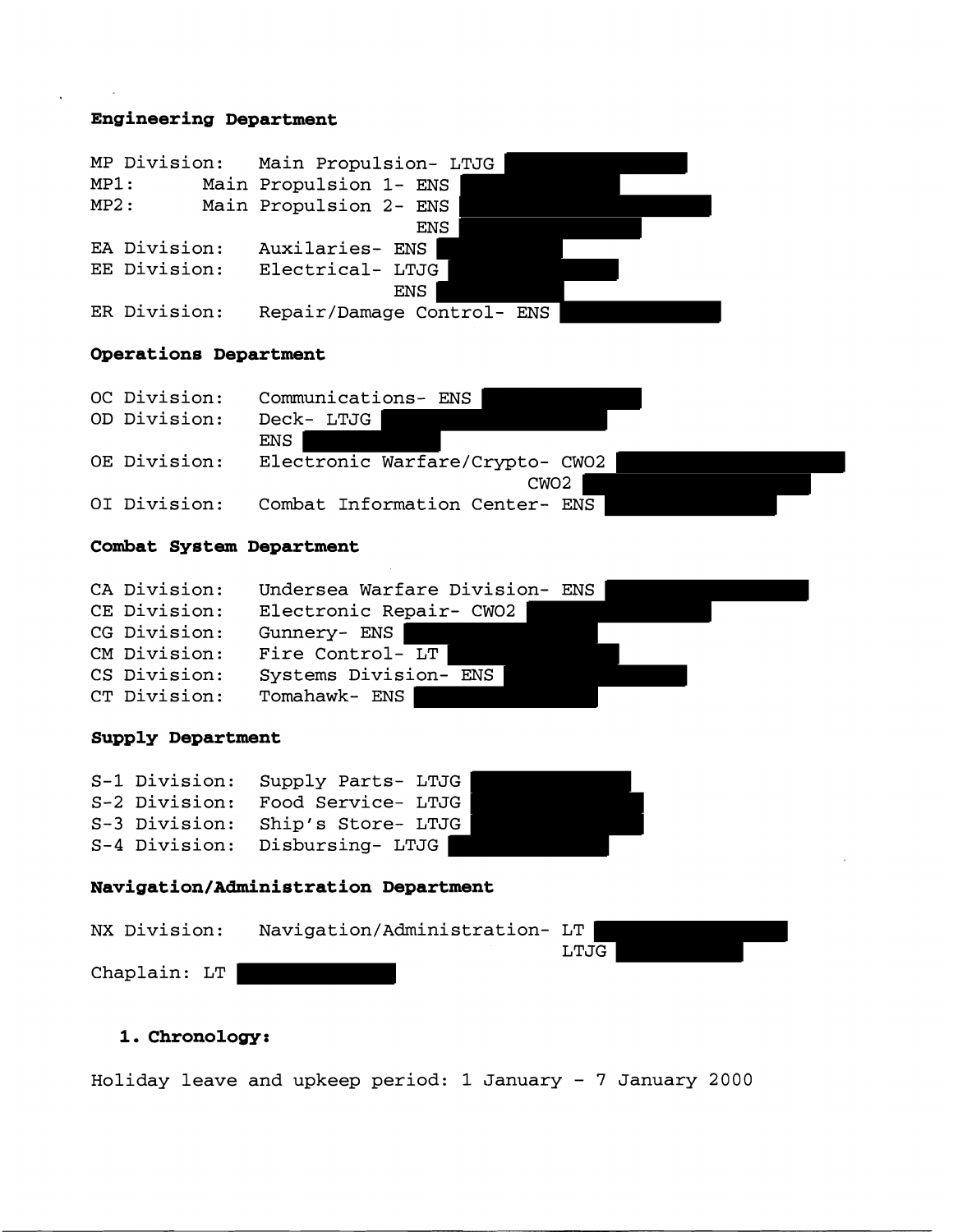Engineering LTT: 11 January - 14 January 2000 Inport TSTA A: 19 January - 21 January 2000 Underway SOCAL TSTA A: 24 January - 28 January 2000 Inport TSTA A: 24 January - 28 January 2000 C4I/ SIMA Availability FTSCPAC Magazine Inspection Gas Turbine Readiness Review Engineering 3-M Inspection Assessment of Engineering Equipment Condition 7 February - 9 February 2000 Supply Management Assist 3-M Assist 14 February - 16 February 2000 Underway SOCAL TSTA B 28 February - 6 March 2000 FEP 4 March - 6 March 2000 Inport San Diego, CA 7 March -14 March 2000 Inport TSTA B 10 March - 14 March 2000 Underway SOCAL EQUAL 15 March - 17 March 2000 Inport San Diego, CA 18 March - 19 March 2000 Underway SOCAL TSTA B 20 March - 24 March 2000 Missile Exercise Inport San Diego, CA 25 March - 3 April 2000 Underway WSAT 4 April - 7 April 2000 Inport San Diego, CA 8 April - 9 April 2000 Underway SOCAL FEP 10 April - 14 April 2000 Inport San Diego, CA 15 April - 12 May 2000 Underway Demonstration 20 April 2000 Inport San Diego, CA Pre-Overseas Movement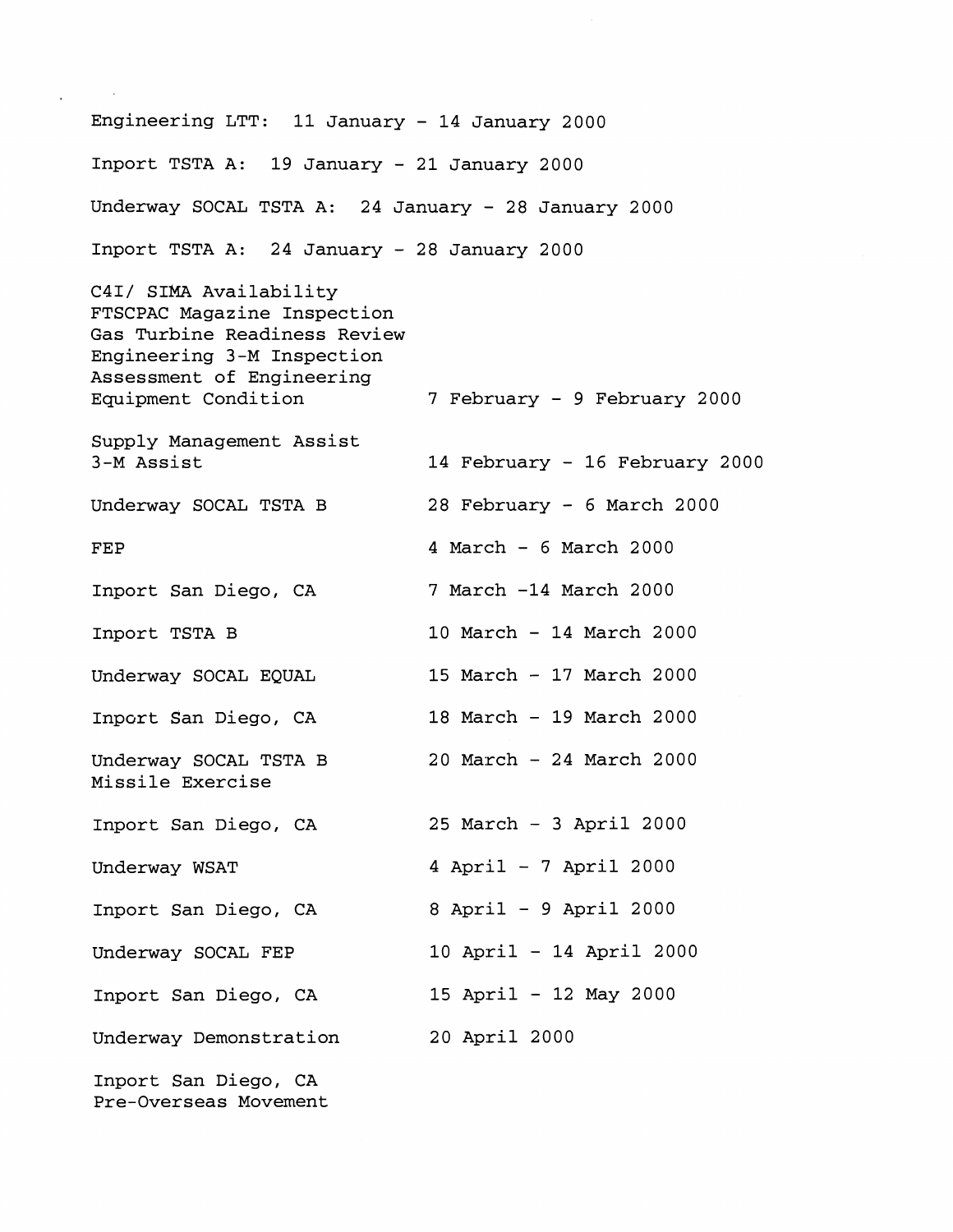| Standdown and Upkeep Period 13 May - 30 May 2000 |                                                               |
|--------------------------------------------------|---------------------------------------------------------------|
| Underway SOCAL TYT                               | 31 May - 2 June 2000                                          |
| Inport San Diego, CA                             | $3$ June - $4$ June 2000                                      |
| Underway Transit to Portland<br>Rose Festival    | 5 June - 8 June 2000                                          |
| Inport Portland, OR                              | 9 June - 11 June 2000                                         |
| Underway- Counter Narcotics<br>Operations        | 12 June - 14 June 2000                                        |
| Inport Seal Beach, CA<br>Ammo Onload             | 15 June 2000                                                  |
| Underway- Counter Narcotics<br>Operations        | 16 June -28 June 2000                                         |
| Inport Acapulco, Mexico                          | 29 June - 31 June 2000                                        |
| Underway- Counter Narcotics<br>Operations        | 1 July - 17July 2000                                          |
| Safety Stand Down                                | 18 July - 22 July 2000                                        |
| Inport Mazatlan, Mexico                          | $29$ July - 30 July 2000                                      |
| Underway- Counter Narcotics<br>Operations        | $31$ July - 1 August 2000                                     |
| Brief Stop for Fuel Manzanillo,<br>Mexico        | 2 August 2000                                                 |
| Underway- Counter Narcotics<br>Operations        | 3 August - 22 August 2000                                     |
|                                                  | Brief Stop for Fuel Puerto Quetzal 23 August - 29 August 2000 |
|                                                  | Inport Puerto Vallarta, Mexico 30 August - 31 August 2000     |
|                                                  |                                                               |
| Underway- Counter Narcotics<br>Operations        | 1 September - 15 August 2000                                  |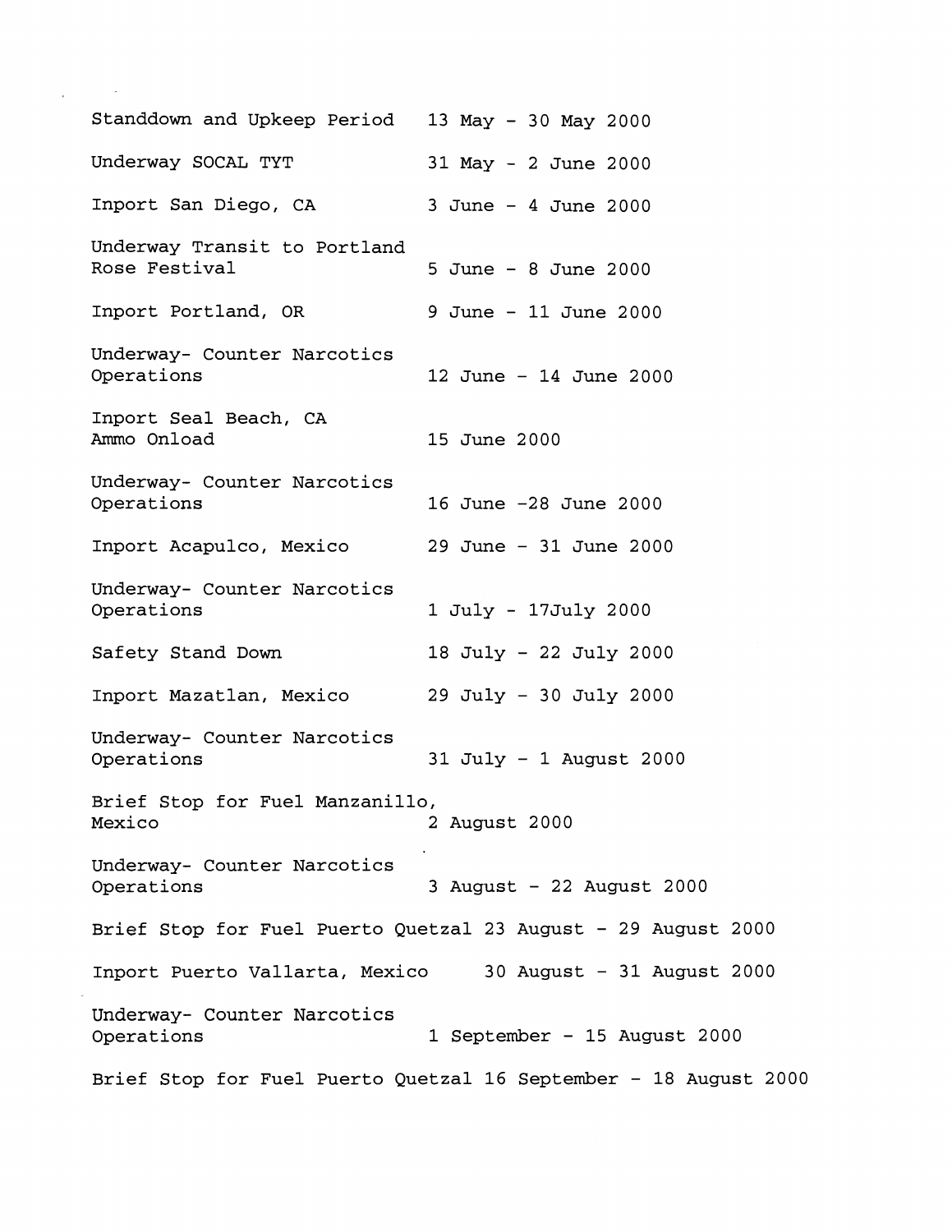Inport Cabo San Lucas, Mexico 19 September - 21 September 2000 Underway-Embark Tigers 21 September - 22 September 2000 Inport San Diego, CA Stand Down and Upkeep Period 23 September - 9 October 2000 Underway Transit to Sitka, AK 10 October - 13 October 2000 Inport Sitka, AK 14 October - 18 October 2000 Underway 19 October - 26 October 2000 Inport San Diego, CA 27 October - 2 November 2000 Emergent Dry Dock 3 November - 15 December 2000 Inport San Diego, CA 16 December - 31 December 2000 **Deployments** : Counter Narcotics Deployment 12 June - 23 September 2000 **Exercises and Operations:** None **Change of Cormnand:** None **Major changes to Organization, name, Mission or function:** None **New Weapons systems Or major equipment:** None **Major physical Alterations:** None **Logistic Support:** None **Major command awards:** Green **"H"** Safety Award **Major Command Problems:** None **Major units embarked or disembarked:** None **Major conferences:** None **Shig/station/area to which deployed:** Eastern Pacific Ocean 12 June - 23 September 2000

**Changes in operational command:** None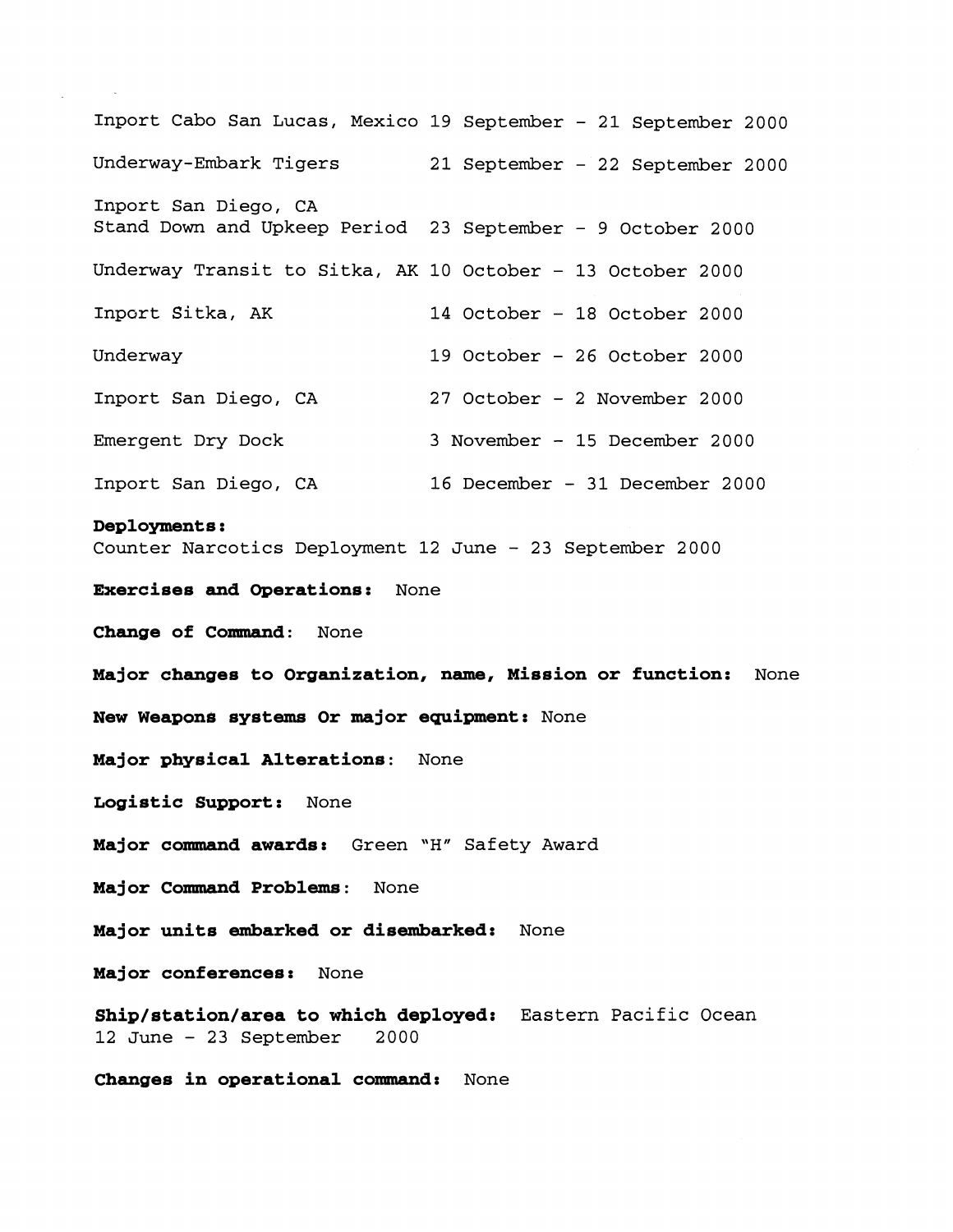# **Major accidents involving Loss of life or equipment:** None

3. **Narrative:** Equipped with the AN/SPY 1A phased array radar, the AEGIS Combat System, and the MK41 Vertical Launch System firing the SM-2 missile, ANTIETAM is the Navy's premier Air Warfare platform. These systems, combined with the AEGIS display System, a vast array of communication systems including JTIDS Link 16, automatic status boards, and seventeen NTDS consoles, make her Command and Control capabilities second to none in supporting a Battle Group Warfare Commander. ANTIETAM is also equipped with the AN/SQS-53A sonar, AN/SQS-19 towed array sonar, and the LAMPS Mk I11 helicopter giving her unmatched ability to perform both long and short range Undersea Warfare. Two 5"54 caliber MK 45 guns guided by the MK 86 Gun Fire Control System provide a powerful Naval Gun Fire Support capability and augment the Harpoon Weapon System in the role of Surface Warfare. Finally, the Tomahawk Weapon System provides Strike Warfare capabilities allowing ANTIETAM to engage both land and sea targets "over the horizon" with deadly accuracy.

#### 2000

The year 2000 found the officers and crew of ANTIETAM continuing the training cycle and participating in a highly effective Counter Narcotics Deployment. Much of the early part of the year was spent in completing the Tailored Ship Training Assessment (TSTA). All areas were considered effective and as a result the recommendation was made that ANTIETAM was ready to participate in the Final Evaluation Problem (FEP). ANTIETAM completed the Final Evaluation Problem ahead of schedule and was certified ready for independent operations in all mission areas.

Now available for mission tasking, ANTIETAM was assigned a critical South Pacific Counter Drug Deployment in support of Joint Inter-Agency Task Force West. ANTIETAM's highly successful Counter Drug Deployment began with the transit to Portland, Oregon in early June where the officers and crew participated in the annual Rose Festival. Upon leaving Portland, ANTIETAM began her counter narcotics mission in earnest. The deployment was targeted at stemming the flow of illegal drugs into the United States. With the assistance of a Coast Guard Law Enforcement Detachment, ANTIETAM searched more than twenty suspect vessels, seized over ten metric tons of cocaine and captured 10 drug traffickers, setting a new standard for counter narcotics effectiveness. While carrying out this important mission, the crew was provided with liberty in Mazatlan, Acapulco, Puerto Vallarta, and Cabo San Lucas, Mexico.